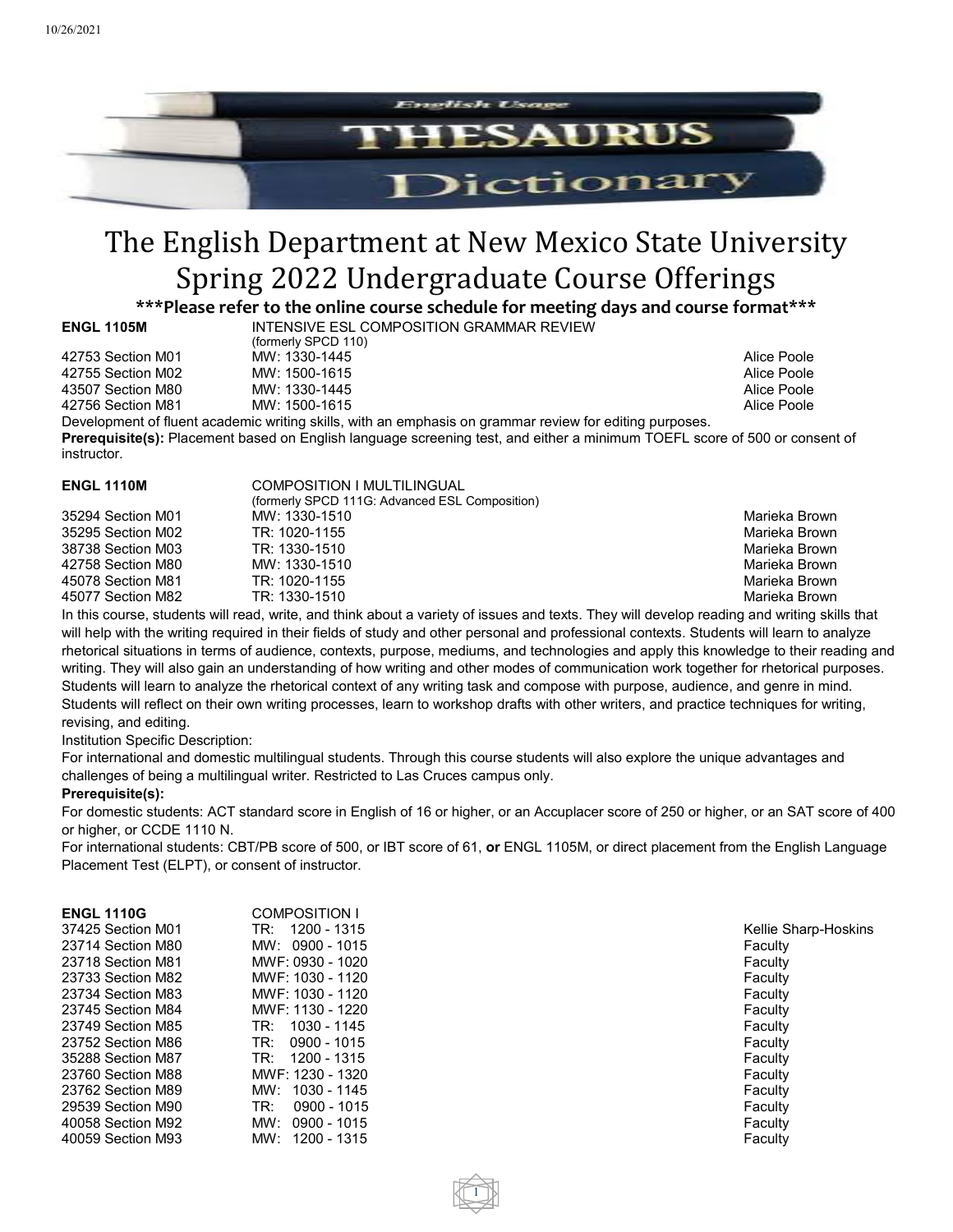| 41557 Section M94 |  |
|-------------------|--|
| 42965 Section M96 |  |
| 4 Credits (4)     |  |

41557 Section M94 MW: 1030-1145 Faculty MW: 1500-1615 **Faculty** 

In this course, students will read, write, and think about a variety of issues and texts. They will develop reading and writing skills that will help with the writing required in their fields of study and other personal and professional contexts. Students will learn to analyze rhetorical situations in terms of audience, contexts, purpose, mediums, and technologies and apply this knowledge to their reading and writing. They will also gain an understanding of how writing and other modes of communication work together for rhetorical purposes. Students will learn to analyze the rhetorical context of any writing task and compose with purpose, audience, and genre in mind. Students will reflect on their own writing processes, learn to workshop drafts with other writers, and practice techniques for writing, revising, and editing.

**Prerequisite(s):** ACT standard score in English of 16 or higher, or an Accuplacer score 250 or higher, or an SAT score of 400 or higher or CCDE 1110 N.

**ENGL 1410G** INTRO TO LITERATURE<br>40060 Section M70 WFB 40060 Section M70 WEB Faculty 45076 Section M80 In this course, students will examine a variety of literary genres, including fiction, poetry, and drama. Students will identify common literary elements in each genre, understanding how specific elements influence meaning.

| <b>ENGL 2130G</b>                          | ADVANCED COMPOSITION<br>Media Literacy & Social Justice (Formerly English 311) |               |
|--------------------------------------------|--------------------------------------------------------------------------------|---------------|
| 42760 Section M70<br>Online   Asynchronous | WEB                                                                            | Gina Lawrence |

Ideal if you're majoring in: Law, Government, Gender Studies, Criminal Justice, History, Communication, or Education

Learn this and More: What is "fake news" and is it new? How can we determine "truth"? Can we avoid bias? Does writing inspire social change? Where do social justice movements take place? Which audiences can we reach with effective writing?

Can count as a gen ed writing course or an upper division gender studies requirement. In the past, when this course was English 311, it served Law, Government, Education, History, Journalism, Communication, and Criminal Justice majors. It would be an ideal addition for those major paths and more!

Expect: Lots of writing, even more critical thinking, and a promise to keep things as current as possible, following the news cycle as we navigate the course.

| <b>ENGL 2210G</b> | PROFESSIONAL & TECHNICAL COMMUNICATION |                  |
|-------------------|----------------------------------------|------------------|
| 45112 Section M65 | TR: 1030 - 1145                        | Faculty          |
| 39020 Section M66 | WEB                                    | Faculty          |
| 37428 Section M67 | WEB                                    | Faculty          |
| 28590 Section M68 | WEB                                    | Faculty          |
| 39021 Section M69 | <b>WEB</b>                             | Faculty          |
| 40062 Section M70 | <b>WEB</b>                             | Gina Lawrence    |
| 28592 Section M71 | <b>WEB</b>                             | Gina Lawrence    |
| 28591 Section M72 | <b>WEB</b>                             | Suban Nur Cooley |
| 39602 Section M73 | <b>WEB</b>                             | Dylan Retzinger  |
| 36768 Section M74 | <b>WEB</b>                             | Dylan Retzinger  |
| 37685 Section M75 | WEB                                    | Dylan Retzinger  |
| 41754 Section M76 | WEB                                    | Faculty          |
| 29549 Section M77 | <b>WEB</b>                             | Faculty          |
| 45074 Section M80 | $MW: 0900 - 1015$                      | Faculty          |
| 23790 Section M81 | $TR: 1030 - 1145$                      | Faculty          |
| 37430 Section M82 | $TR: 0900 - 1015$                      | Faculty          |
| 39017 Section M83 | $TR: 1030 - 1145$                      | Faculty          |
| 39018 Section M84 | $MW: 1200 - 1315$                      | Faculty          |
| 39019 Section M85 | $TR: 1500 - 1615$                      | Faculty          |
| 40550 Section M86 | MW: 1330 - 1445                        | Faculty          |
| 40551 Section M87 | MW: 1500 - 1615                        | Faculty          |
| 35764 Section M88 | $TR: 1500 - 1615$                      | Faculty          |
| 29556 Section M89 | $TR: 0900 - 1015$                      | Faculty          |
| 23887 Section M90 | TR: 1200 - 1315                        | Faculty          |
|                   |                                        |                  |

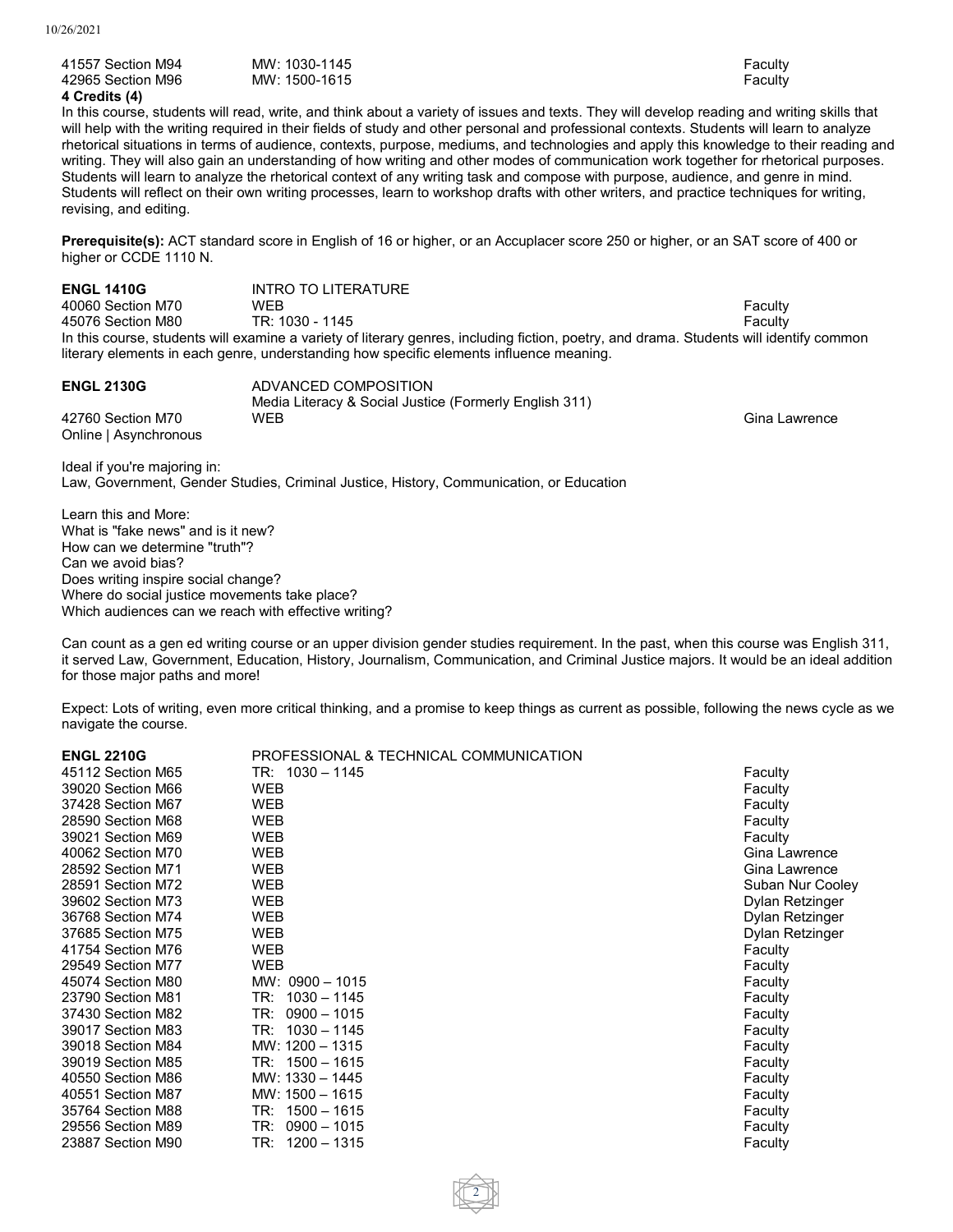| 37429 Section M91 | $TR: 1500 - 1615$ |  | Faculty |   |
|-------------------|-------------------|--|---------|---|
| 29554 Section M92 | $TR: 1030 - 1145$ |  | Faculty |   |
| 29555 Section M93 | $TR: 1200 - 1315$ |  | Faculty |   |
| 43944 Section M94 | MW: 1500 - 1615   |  | Faculty |   |
| 45073 Section M95 | $TR: 1630 - 1745$ |  | Faculty |   |
| 45072 Section M96 | $TR: 1330 - 1445$ |  | Faculty |   |
| 45071 Section M97 | MW: 1630 - 1745   |  | Faculty |   |
| 45070 Section M98 | MW: 1330 - 1445   |  | Faculty |   |
| 45111 Section M99 | $TR: 1330 - 1445$ |  | Faculty |   |
|                   |                   |  |         | . |

Professional and Technical Communication will introduce students to the different types of documents and correspondence that they will create in their professional careers. This course emphasizes the importance of audience, document design, and the use of technology in designing, developing, and delivering documents. This course will provide students with experience in professional correspondence and communicating technical information to a non-technical audience. **Prerequisite(s):** Grade of C- or better in **ENGL [1110G](https://catalogs.nmsu.edu/search/?P=ENGL%201110G)** or **ENGL [1110H](https://catalogs.nmsu.edu/search/?P=ENGL%201110H)** or **ENGL [1110M](https://catalogs.nmsu.edu/search/?P=ENGL%201110M)**.

# **ENGL 2210M** PROFESSIONAL & TECHNICAL COMMUNICATION FOR MULTILINGUAL STUDENTS 45043 Section M01 TR: 1500 – 1615 Dylan Retzinger

# **3 Credits (3)**

Professional and Technical Communication will introduce students to the different types of documents and correspondence that they will create in their professional careers. This course emphasizes the importance of audience, document design, and the use of technology in designing, developing, and delivering documents. This course will provide students with experience in professional correspondence and communicating technical information to a non-technical audience. NMSU specific description: In this course, students will explore the unique advantages and challenges of being multilingual writers. This course is designed for international and domestic multilingual students.

**Prerequisite:** Grade of C- or better in **ENGL [1110G](https://catalogs.nmsu.edu/search/?P=ENGL%201110G)** or **ENGL [1110H](https://catalogs.nmsu.edu/search/?P=ENGL%201110H)** or **ENGL [1110M](https://catalogs.nmsu.edu/search/?P=ENGL%201110M)**.

| <b>ENGL 2221G</b> | WRITING IN THE HUMANITIES AND SOCIAL SCIENCE |         |
|-------------------|----------------------------------------------|---------|
| 45069 Section M70 | <b>WEB</b>                                   | Faculty |
| 45113 Section M71 | <b>WEB</b>                                   | Faculty |
| 23830 Section M80 | $MWF: 0900 - 0950$                           | Faculty |
| 23837 Section M81 | MWF: 1330 - 1420                             | Faculty |
| 23848 Section M82 | $1030 - 1145$<br>TR:                         | Faculty |
| 23856 Section M83 | MWF: 1030 - 1120                             | Faculty |
| 23856 Section M84 | $MWF: 1200 - 1315$                           | Faculty |
| 23859 Section M85 | MW:<br>$1200 - 1315$                         | Faculty |
| 23861 Section M86 | TR:<br>$0900 - 1015$                         | Faculty |
| 23863 Section M87 | TR:<br>$1030 - 1145$                         | Faculty |
| 33209 Section M88 | MW:<br>1500 - 1615                           | Faculty |
| 3 Credits (3)     |                                              |         |

### Theory and practice in interpreting texts from various disciplines in the humanities and social sciences. Strategies for researching, evaluating, constructing, and writing researched arguments. Course subtitled in the Schedule of Classes. May be repeated up to 3 credits.

**Prerequisite(s):** Grade of C- or better in **ENGL [1110G](https://catalogs.nmsu.edu/search/?P=ENGL%201110G)** or **ENGL [1110H](https://catalogs.nmsu.edu/search/?P=ENGL%201110H)**, or **ENGL [1110M](https://catalogs.nmsu.edu/search/?P=ENGL%201110M)**.

| <b>ENGL 2310G</b> | INTRODUCTION TO CREATIVE WRITING |         |
|-------------------|----------------------------------|---------|
| 45044 Section M01 | 0900 – 1015<br>MW:               | Faculty |
| 45045 Section M02 | $0900 - 1015$<br>TR:             | Faculty |
| 45068 Section M73 | WFB                              | Faculty |
| 40063 Section M80 | $1030 - 1145$<br>TR:             | Faculty |
| 45067 Section M82 | MW: $1030 - 1145$                | Faculty |
| $A A \cup B$      |                                  |         |

### **3 Credits (3)**

This course will introduce students to the basic elements of creative writing, including short fiction, poetry, and creative nonfiction. Students will read and study published works as models, but the focus of this "workshop" course is on students revising and reflecting on their own writing. Throughout this course, students will be expected to read poetry, fiction, and nonfiction closely, and analyze the craft features employed. They will be expected to write frequently in each of these genres.

## **Prerequisite(s): ENGL [1110G](https://catalogs.nmsu.edu/search/?P=ENGL%201110G)** or **ENGL [1110H](https://catalogs.nmsu.edu/search/?P=ENGL%201110H)** or **ENGL [1110M](https://catalogs.nmsu.edu/search/?P=ENGL%201110M)**.

| <b>ENGL 2520G</b> | PERSPECTIVES ON FILM |             |
|-------------------|----------------------|-------------|
| 42762 Section M70 | <b>WEB</b>           | Faculty     |
| 42763 Section M80 | 1630 – 1900<br>W.    | Faculty     |
| 36767 Section M01 | MW: $1330 - 1600$    | Rose Conley |
|                   |                      |             |

This course is an introduction to the analysis of film as an art form and as a cultural medium. Drawing primarily from the thriller and horror genres, we will focus on learning the fundamentals of analyzing, interpreting, and evaluating film using the formal and sociocultural tools of film criticism. Along the way, we will study in depth how various filmmakers have made use of the medium of cinema throughout film history. By the end of the course, you should have all the tools you need to find, develop, articulate, and support your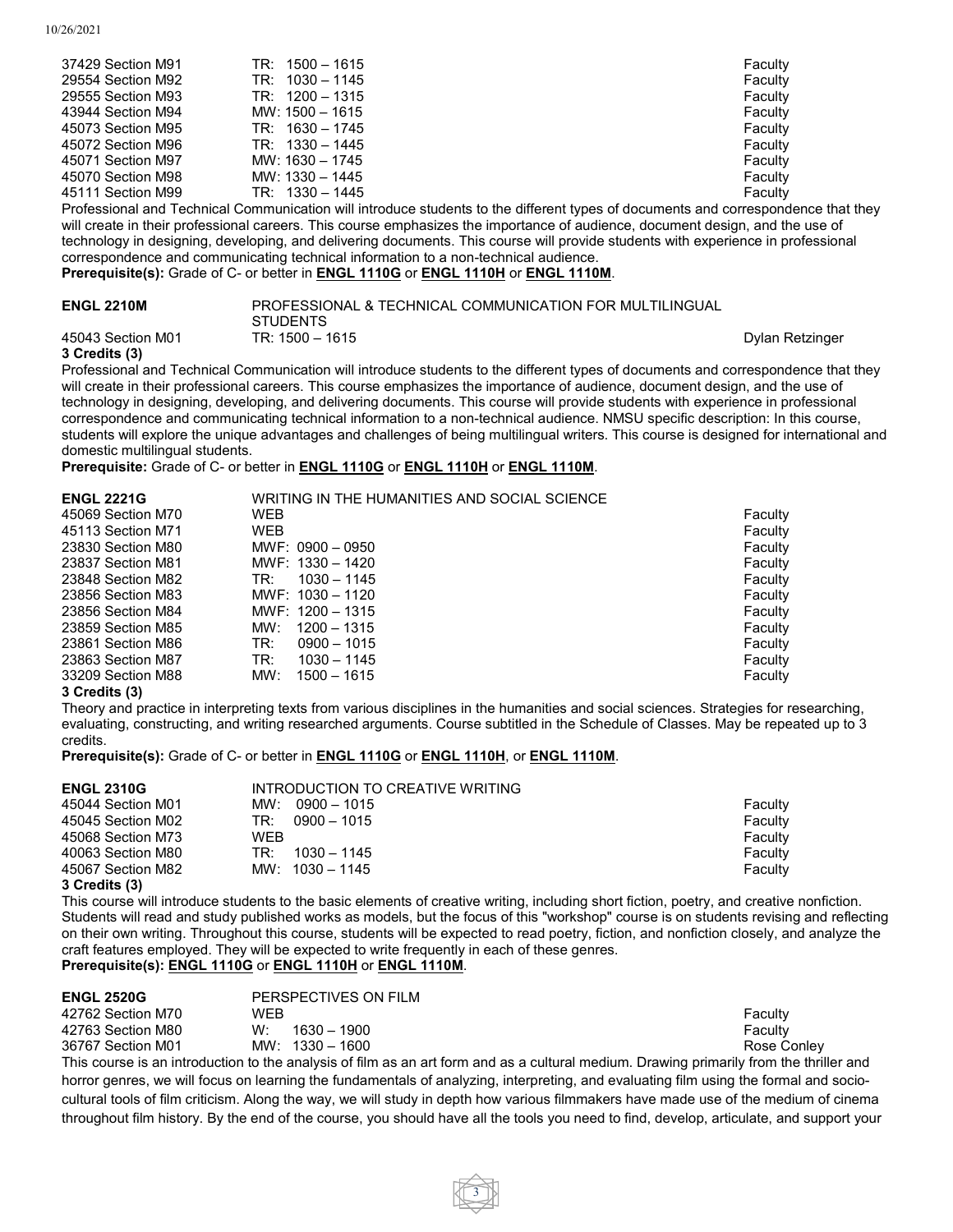10/26/2021

own critical arguments about individual films, the medium as a whole, the institutions in which it is embedded, and how all of these can and do affect an audience. **Required Text:** Bill Nichols. *Engaging Cinema: An introduction to Film Studies* (Norton, 2010)

**ENGL 2521** THE BIBLE AS LITERATURE Account May 12764 Section M01 TR: 1330 - 1445 Channel May 12764 Section M01 Brian Rourke

# **3 Credits (3)**

Develops informed readings of Hebrew and Christian scriptures. Emphasizes understanding Biblical literary forms, techniques, themes; historical, cultural contexts for interpretation; authorship, composition, audience for individual books; development of Biblical canon.

**ENGL 2620 AMERICAN LITERATURE II**<br>38741 Section M01 **M:**  $1330 - 1600$ 

38741 Section M01 M: 1330 – 1600 Jean-Thomas Tremblay This course introduces students to U.S. literary production (fiction, nonfiction, poetry, electronic literature) from the mid-nineteenth century to the present. The course asks: Who are the subjects of American literature? Who have been America's speakers, protagonists, supporting characters, or ghosts? From what standpoints have ideas of America been affirmed or contested? As they familiarize themselves with the notions of subjectivity and personhood fleshed out in U.S. literature, students investigate how authors have negotiated the legacies of slavery and colonialism as well as issues of migration and citizenship. By no means an exhaustive review of the U.S. literature of the past two centuries, this course invites students to develop arguments about literature's relation to America based on evidence derived from particularities in and patterns across texts.

# **ENGL 2630** BRITISH LITERATURE I

38742 Section M01 TR: 0900 – 1015 Liz Schirmer This course surveys English literature from the Anglo-Saxon period through the end of 18<sup>th</sup> century, offering an introduction to English literary history. We will grapple with the major themes, genres, and functions of literature in English, as they developed across the tradition's first millennium (!). For example, we will trace the history of "the hero" from *Beowulf* to Milton to *Gulliver's Travels*; explore ideas about gender and agency in the *Canterbury Tales* and the *Faerie Queene*; and consider how the Reformation affected lyric poetry. We will ground our study of early English literatures in various historical, social, and linguistic contexts, focusing especially on the development of the English language.

# **ENGL 301** THEORY AND CRITICISM: RHETORIC AND CULTURE

40066 Section M01 MW: 1330 – 1445 Eric House This course emphasizes the role of a reciprocal relationship between rhetoric and culture in the development of a critical language for criticism. We will first focus on the ways in which rhetoric impacts concepts of culture and how culture influences definitions and applications of rhetoric. After interrogating the relationship between rhetoric and culture, we will shift our focus to the varied purposes and methods of criticism as we work through the complexities of writing, communication, textual production and reception, and media. Students can then expect to perform varied criticisms throughout the course that are informed by conversations surrounding rhetoric and culture as we work through and critique popular and scholarly texts.

| <b>ENGL 304</b>   | CREATIVE WRITING: PROSE                                                              |                |
|-------------------|--------------------------------------------------------------------------------------|----------------|
| 36772 Section M80 | 1630 – 1900                                                                          | - Brooke Sahni |
| 3 Credits (3)     |                                                                                      |                |
|                   | Imaginative writing, chiefly prose narrative. Repeatable for a maximum of 9 credits. |                |

**ENGL 308** CREATIVE WRITING: Playwriting 44548 Section 001 MW: 1030 – 1145 Lisa Hermanson **3 Credits (3)** Introduction to the writing of poetry. Repeatable for a total of 9 credits.

| <b>ENGL 310</b>   | <b>CRITICAL WRITING</b> |
|-------------------|-------------------------|
| 42987 Section M01 | $MW: 1030 - 1145$       |

42987 Section M01 MW: 1030 – 1145 Rose Conley This course has a single central purpose: developing your ability to write effective critical essays on literature. We will explore the writing process in depth, sharpening your skills in crafting effective theses, building logical and persuasive arguments, and using literary evidence. We will concentrate equally on strengthening your reading skills while increasing your understanding of the fundamental characteristics of poetry, prose fiction, and drama. We will also work on learning how to use criticism, perform library research, and employ conventional documentation procedures.

# **Required Text**

Emile Zola. *L'Assommoir* (Oxford World's Classics, 2009)

Maryse Conde. I, *Tituba: Black Witch of Salem* (University of Virginia Press, 2009)

Ai. *Dread: poems*. (W.W. Norton & Company)

Caryl Churchill: *Churchill Plays: 1 Owners; Traps; Vinegar Tom; Light Shinning in Buckinghamshire; Cloud Nine* (Contemporary Dramatists)

The works of Charlotte Perkins Gilman, Edgar Allan Pe, Robert Browning, and Angela Carter are available online, and links to the websites will be made available via Canvas.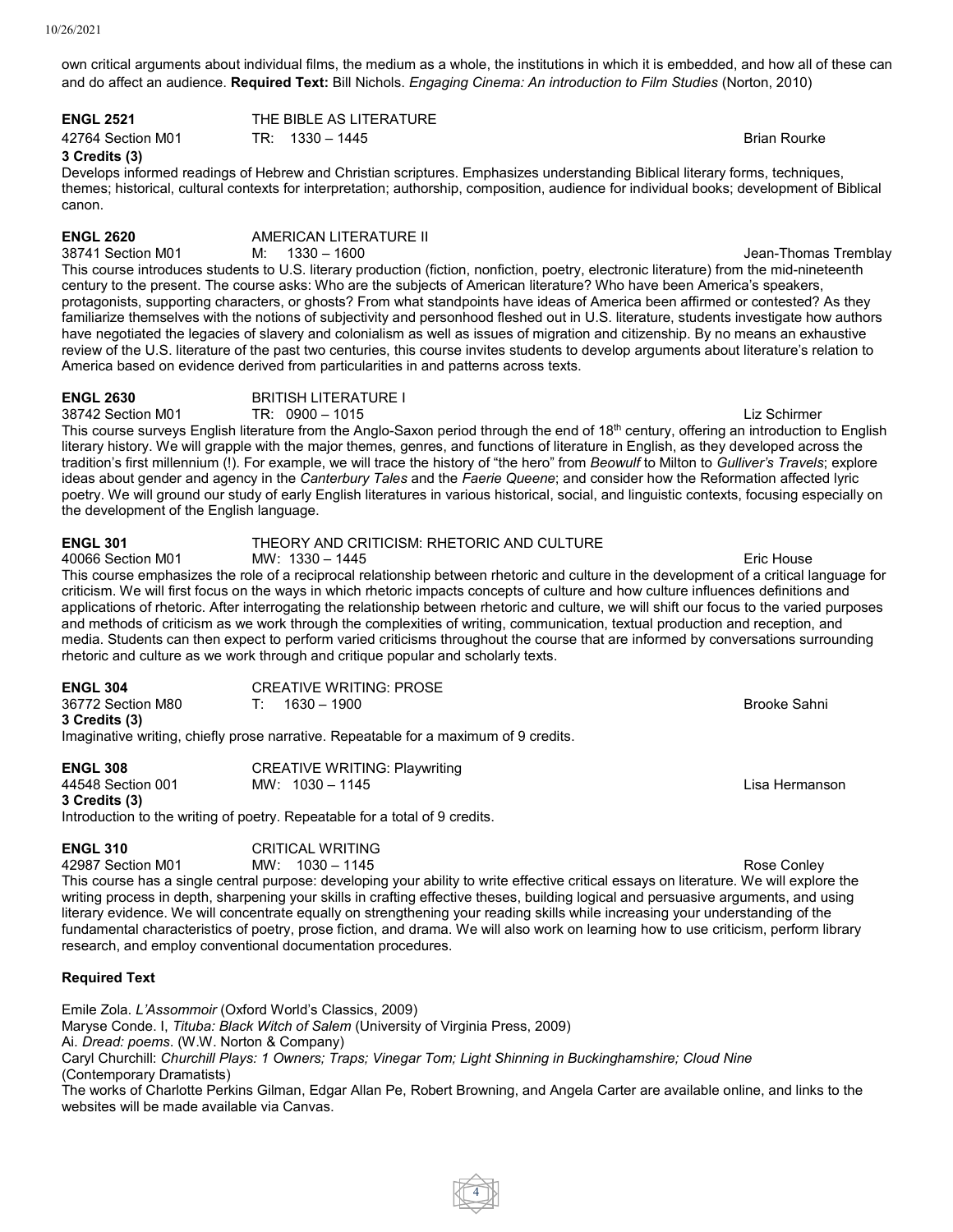## **ENGL 315** WRITING FOR THE WEB A 45066 Section M71 WEB WEB 2008 2012 12:00 12:00 NM 2012 12:00 12:00 2012 12:00 2013 12:00 2013 12:00 2013 12:00 2013 12:00 2013 12:00 2013 12:00 2013 12:00 2013 12:00 2013 12:00 2013 12:00 2013 12:00 2013 12:00 2013 12:0

Introduction to writing for the World Wide Web through practical application and analysis on both theory and research. Through weekly labs, out-of-class readings, blog writing and contributions, and web-writing analysis you will explore the methodology and theory about writing for the web. We will cover audience type, writing platforms, writing theory and approaches.

**ENGL 339V** CHICANX LITERATURE

24082 Section M01 TR: 0900 – 1015 Joyce Garay

What *is* Chicanx literature? What issues define this literary tradition? Who are its writers and what do they have to say about being Mexican, being American, being both or neither? How does Chicanx literature converse with broader traditions of U.S., particularly Latinx, and Latin American literatures? How do aesthetics, politics, and community intersect? What are its historical roots? What is its future?

This survey course attends to these questions and will undoubtedly provide both a greater understanding of Chicanx literature and hopefully inspire a desire to learn even more. Focusing primarily on twentieth century Chicanx narrative, but including a sampling of autobiographical texts, poetry, and theory, we will study major cultural and literary concerns within the Chicanx literary tradition. In both discussion and writing, students will be encouraged to engage with issues including race, ethnicity, gender, sexuality, immigration, self-representation and hybridity. We will talk about Chicanx history, its presence in Chicanx literature and U.S. history. We will talk about Chicanx nationalism and Aztlán. We will talk about the centrality of religious and cultural icons, Catholicism and indigenous spirituality. We will talk about the politicization of Chicanx identity, about cultural assimilation and resistance, and about liminality.

This course will be both reading and writing intensive. We will work to hone critical thinking skills and basic techniques of literary analysis in order to better attend to and appreciate the diversity and richness of the works of Chicanx literature we engage.

**ENGL 356** FORM AND TECHNIQUE IN POETRY<br>42767 Section M01 TR: 1500 - 1615 42767 Section M01 TR: 1500 – 1615 Richard Greenfield This course is an exploration of writing in established, evolving, and invented forms. You will direct language through the "sieves and sleeves" of the haiku and haibun, the sonnet, the prose poem, the ghazal, and the sestina. We will also do a couple of procedural poems, including a walking poem, and experiment with constraints, such as the lipogram. Expect to complicate your notion of what "form" is. These critical, challenging, and energetic forms for contemporary poets provide an opportunity to explore some historical and theoretical overviews of English prosody in traditional poetic meters, syllabic measures, rhyme patterns, or stanzaic patterns. However, we will also look at modern and contemporary updates or innovations made to these forms. Weekly written assignments and selective workshops will deepen your understanding and appreciation of traditional forms. Some of the projects will require you to write original poems based on exercises. Poets we will read include Agha Shahid Ali, John Ashbery, Matsuo Bashō, Charles Baudelaire, Elizabeth Bishop, Gwendolyn Brooks, Anne Carson, Linh Dinh, Cathy Park Hong, Haryette Mullen, D.A. Powell, and Louis Zukofsky, among many others.

| <b>ENGL 363</b>                       | CHILDREN'S AND YOUNG ADULT LITERATURE |             |
|---------------------------------------|---------------------------------------|-------------|
| 42768 Section M71                     | <b>WFB</b>                            | Faculty     |
| 43796 Section M01                     | TR: 1500 – 1615                       | Rose Conley |
| <b>Course Content and Objectives:</b> |                                       |             |

This This course involves reading and analyzing critically a variety of children's and young adult literature. We will explore the historical contexts and literary meanings of folk and fairy tales, as well as contemporary children's and young adult fiction. This course's reading list emphasizes diversity as well as an international approach to investigating the various modes of producing and reading children's and young adult literature in specific historical and cultural contexts.

Essay assignments will encourage students to read and analyze this literature from a scholarly perspective, with an emphasis on close readings, original interpretations of texts, persuasive use of evidence, and the construction of substantive and cogent thesis statements. Throughout the semester, small group work discussions will enable students to share with the class their own views on the assigned readings. Free-writes will also offer students the opportunity to share with me their thoughts about the writing assignments. Unlike essays, group discussions and free-writes are not assigned letter grades.

5

# **Required Texts**

Tatar, Maria, ed. *The Classic Fairy Tales* Alexie, Sherman. *The Absolutely True Diary of a Part-Time Indian* Jiang, Ji-Li. *The Magical Monkey King: Mischief in Heaven* Yang, Gene Luen. *American Born Chinese* Behrangi, Samad. *The Little Black Fish*  Butler, Octavia. *Kindred* \*Additional reading material will be made available to the class throughout the semester.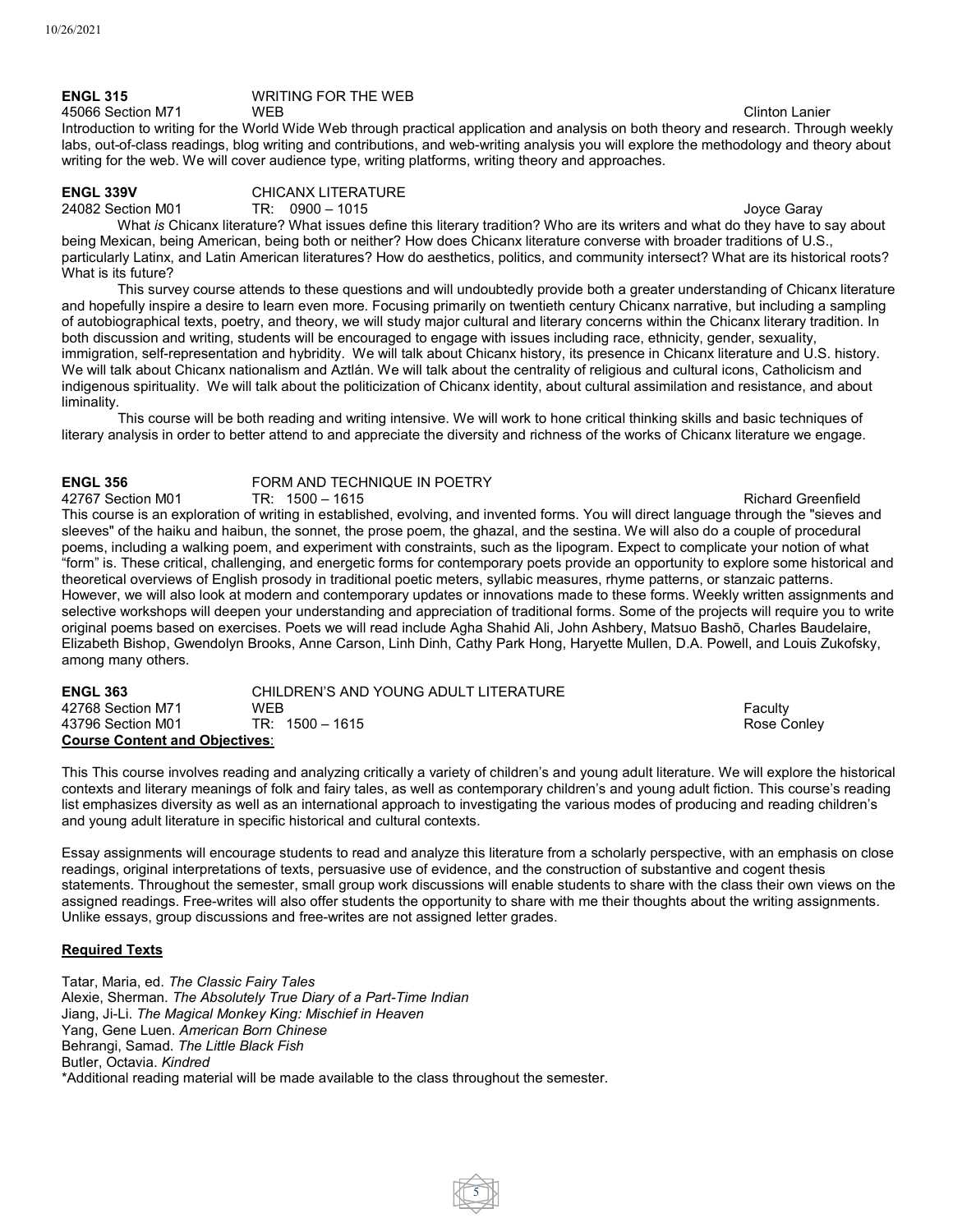### **ENGL/GNDR 380V** WOMEN WRITERS<br>28480 Section M01 TR: 1200 - 1315 28480 Section M01 **TR: 1200 – 1315** Rose Conley Rose Conley **Course Description and Objectives**:

This course addresses women's contributions to literature, and, crucially, their ways of doing so, as they work within a strikingly diverse number of literary forms, styles, and genres. We will explore what it means to approach and attempt to understand a course subject as broad as "women writers."

Our course readings further address diversity among women writers and often focus on representations of issues international in scope, a focus that seeks to enable an understanding of the various factors that, within the 20<sup>th</sup> and 21<sup>st</sup> centuries, have worked to create the world we live in: social movements and institutions; historical changes and trends; religious, sexual, domestic, racial, gender, tribal, and international complexities and conflicts.

More generally, this course and its texts address the issue of women's roles within movements of social change. What does it mean when women, as writers and active agents within their own cultures, contribute commentary on and artistic representations of their societies and the events and changes within them?

Course objectives also include strengthening students' writing, reading comprehension, and critical thinking skills.

### **Required Texts**:

Online Text: Charlotte Perkins Gilman, "The Yellow Wallpaper" Octavia E. Butler, *Fledgling*, Grand Central Publishing 2005 Carmen Maria Machado, *In the Dream House: A Memoir*, Graywolf 2019 Duong Thu Huong, *Novel Without a Name*, Penguin 1995 Fay Weldon, *The Fat Woman's Joke*, Flamingo 2003 Shulamith Firestone, *Airless Spaces*, Semiotext(e) 1998 Buchi Emecheta, *The Joys of Motherhood*, Pearson 2008

# **ENGL 394V** SOUTHWEST LITERATURE<br>40070 Section M01 TR: 1030 - 1145

40070 Section M01 TR: 1030 – 1145 Joyce Garay

A vast and varied landscape peopled historically and contemporarily by populations in conflict and collaboration, the U.S. Southwest and its borderlands inspire literary expression that is as wide-ranging and complex as its histories and its realities. In this course, we will focus on texts by both canonical and emergent writers in order to explore contesting visions of these spaces. We will think carefully about popular perceptions of the Southwest and the borderlands, starting with our own, and follow this initial exploration with careful reading and discussion of all kinds of texts—novel, short fiction, essay, poetry, critical and literary theory—as they participate in the dynamic creation of histories and cultures. We will discuss concepts and issues that shape and impact the Southwest and borderlands as represented by various writers--nation, frontier, immigration, environment, economics, memory, assimilation, resistance.

This course will be both reading and writing intensive. We will work to hone critical thinking skills and basic techniques of literary analysis in order to better attend to and appreciate the diversity and richness of the works of literature we engage.

**ENGL 407** MILTON<br>45046 Section M01 TR: 1030 – 1145

Tracey Miller-Tomlinson The course focuses on *Paradise Lost,* the first epic in modern English and a sweeping retelling of the Genesis story of the fall of humankind. We read *Paradise Lost* alongside Milton's shorter poetry and radical essays, which argue for the overturn of the English monarchy and establishment of a democratic republic. Throughout the course, we will consider how Milton's radical poetics engages with literary traditions such as the sonnet, epic, and closet drama. If time permits, we will also study *Samson Agonistes*, Milton's play on the heroism of defeat. Attention will be given to the ways in which Milton's writing has helped to shape modern understandings of marriage, gender, political authority, and freedom—and even conditions our thinking about good, evil, and what it means to inhabit a fallen world.

**ENGL/THTR 409** SHAKESPEARE II<br>36775 Section M01 TR: 1200 - 1315

Tracey Miller-Tomlinson This course begins in 1600, the midpoint of Shakespeare's dramatic career and the start of a firestorm of creativity and experimentation. In these years Shakespeare produces a series of tragedies that many consider his greatest—*Hamlet, Othello, King Lear, Macbeth,* and *Antony and Cleopatra*. At stake in these plays is nothing short of human nature itself, our capacity to harm and to heal, and the very purpose of human existence. A new sensitivity to human suffering darkens the later comedies and romances we will also read, from *Twelfth Night* and *Measure for Measure* to *The Winter's Tale*. While we will develop a range of interpretations of these plays, sustained attention will be devoted to discovering how these plays explore issues coming to a boil in the crucible of modernity, from the rise of radical individualism to new ways of thinking about gender, sexuality, and race. We will also consider how Shakespeare's later work reflects on the power, purposes, and limitations of art forms such as the drama. Can art save humanity from our failings? To get a better sense of the choices made in performance the class will discuss film versions of a few plays and end by acting out a short scene in small groups.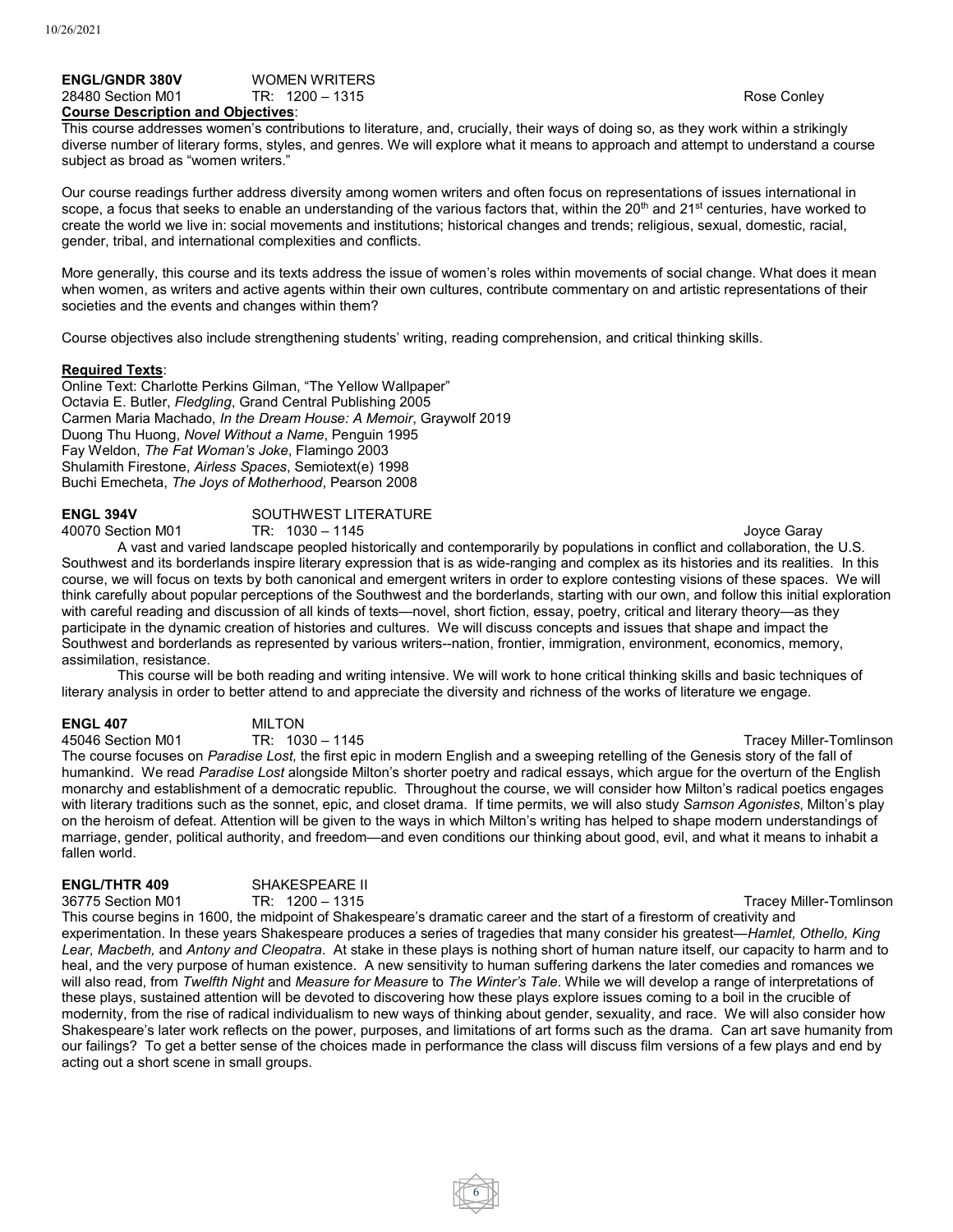# **ENGL 413** ADVANCED CREATIVE WRITING: PROSE WORKSHOP<br>45064 Section M70 WEB

45064 Section M70 WEB Dana Kroos In this class you will examine fiction writing strategies and forms leading to a mastery of writing fiction. We will be exploring elements of craft including voice, tense, character, point of view, and style through research, discussion, and application in our own work. Students will participate writing exercises and peer reviews of work generated in class.

# **3 Credits (3)**

Imaginative writing, chiefly the narrative. May be repeated up to 12 credits. **Prerequisite(s): [ENGL](https://catalogs.nmsu.edu/search/?P=ENGL%20304) 304** or consent of instructor.

| <b>ENGL 416</b><br>35766 Section M01<br>3 Credits (3)                                                                                                    | APPROACHES TO LITERATURE<br>M: 1630 – 1900 | Jesse Allred |  |  |
|----------------------------------------------------------------------------------------------------------------------------------------------------------|--------------------------------------------|--------------|--|--|
| Understanding, appreciation, techniques of instruction in the high school.<br><b>Prerequisite:</b> at least 6 credits in upper-division English courses. |                                            |              |  |  |

| <b>ENGL 417</b>   | ADVANCED STUDY IN CRITICAL THEORY                                 |             |
|-------------------|-------------------------------------------------------------------|-------------|
|                   | U.S. Memoir: Exploring Theories of Language, Memory, and the Body |             |
| 45049 Section M01 | TR: 1330 – 1445                                                   | Joyce Garay |

## **Course Description**

The focus of this course is the historical and contemporary presence, multiple and shifting functions, and literary and cultural impact of memoir within the United States. We will attempt to define the slippery genre of memoir: What *is* it? Can it *be* defined? We will work to differentiate memoir from other forms of life writing: What is its relationship to autobiography? How does the autobiographical as mode fit/not fit memoir as genre? We will attend to and interrogate its conventions: How do memory and construction of persona shape the non-fictive presumption of truth? What forces affect/effect self-representation and representation of others? What are its ethical boundaries and ramifications? We will swim in this genre in all its complexity, reading primary and theoretical texts to enrich our reading.

Within this broad focus, we will attend with specificity to representations of the physical body, to the potential and limitation embedded in language(s) and writing as process, and to subjective and imperfect memory as foundational to writing the "I."

This course will demand plenty of reading and multiple, varied writing assignments.

**Potential Texts:** Kingston *Woman Warrior*; Yuknavitch *The Chronology of Water*; Gay *Hunger*; Mailhot *Heart Berries*; Machado *In the Dreamhouse*; Geller *Dog Flowers*

**ENGL 430** ONLINE PUBLISHING

45063 Section M70 WEB Dana Kroos This course will examine different forums of online publishing considering purpose, audience, style, and design. Students will gain hands-on experience publishing an online arts magazine.

| <b>ENGL 433</b>   | VICTORIAN LITERATURE        |                     |
|-------------------|-----------------------------|---------------------|
|                   | Work in the Victorian Novel |                     |
| 45062 Section M80 | TR: 1500 – 1615             | <b>Tyson Stolte</b> |

This course will explore the representation of work in a series of Victorian novels by such authors as Dickens, Charlotte Brontë, Gaskell, Eliot, Hardy, and Stoker. These texts chart the changing face (and place) of labor in the nineteenth century: the centralization of workers in major urban centers, the mechanization of production, the professionalization of several types of intellectual labor. The novels we will read offer a number of perspectives on how individuals are marked by work—variously figuring labor as corrupting, alienating, or redemptive—and each traces the social effects of new forms of employment. These texts also engage with the question of what constituted *appropriate* work, as well as who was qualified to perform certain types of labor. In considering how these novels represent work, then, we will necessarily confront larger questions about the changing structure and values of Victorian culture.

**ENGL 449 CRITICAL APPROACHES TO PLACE**<br>43498 Section M02 R: 1630 – 1900

43498 Section M02 R: 1630 – 1900 Kerry Banazek Representations—whether they take linguistic, imagistic, cartographic, or multimedia forms—are never neutral; rather they reflect, reproduce, distort, and enable various power structures, cultural dynamics, and ways of knowing. In this course, we will explore the complexity of representing place and space by critiquing, designing, and building digital Story Maps together. Students will explore environments near Las Cruces, learn from community partners, and work in teams to develop major Story Map projects. Projects will develop out of the interests and expertise of students in the class; they may include things like: presenting local oral histories cartographically; mapping public health issues; presenting human and non-human histories together; telling multi-generation family stories in multimedia formats; or building Story Maps for community partners based on their needs, goals, and target audiences. Reading that grounds our practices will cover geohumanities and narrative methodologies, Indigenous and feminist counter-mapping traditions, and conversations in critical media studies.

This course aims to break down divisions between the humanities, arts, social, and natural sciences. It is co-taught by Dr. Kerry Banazek in the Rhetoric and Professional Communication program and Dr. Eric Magrane in Geography (co-listed with GEOG 491/598). No technical experience is required; the course will include instruction in use of Esri Story Mapping tools, which use cloudbased software to combine cartographic representations with text, images, and multimedia content. RPC graduate students can request permission from their advisors to count this as a methods-intensive course.